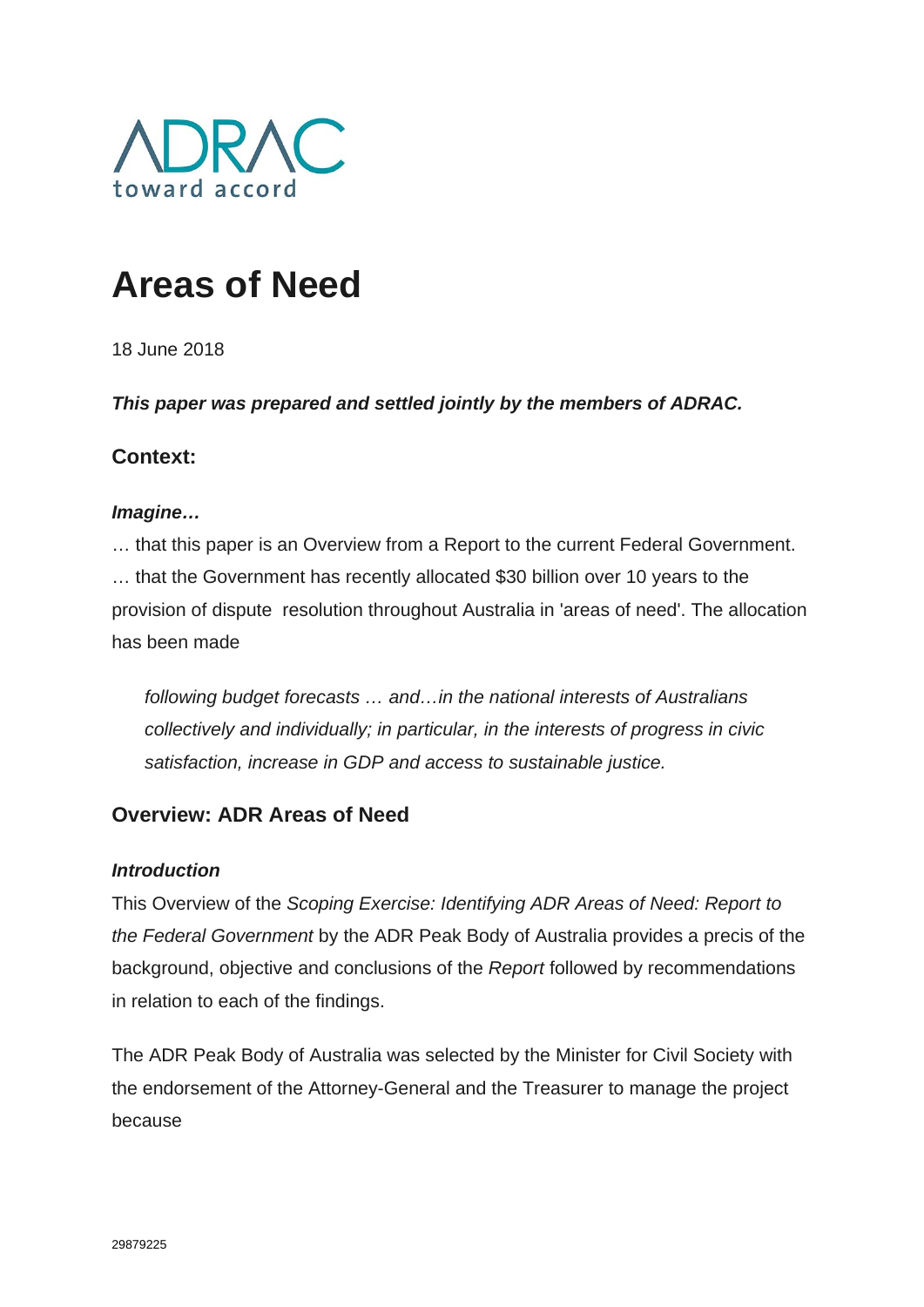*The ADR Peak Body of Australia (APBA) is a representative, non-government organisation whose membership predominantly consists of other, legally unrelated, organisations of allied interests and objectives and which are recognised within the sector and by other peak bodies in other sectors as generally representative of the whole of the ADR sector.*

*The roles of the APBA, which follow, are particularly aligned with this project:*

- *research, policy development, advice to government and their sector*
- *advocacy and representation to government and other decision-makers*
- *information dissemination within their sector and to the community*
- *sector consultation and coordination within their sector*
- *sector capacity building to enable better service delivery and functioning of member organisations*. 1

The *Report* is a scoping study for the *ADR: Areas of Need* Project Plan, the aim of which is to markedly improve access to justice throughout Australia. This Overview is a precis of the *Report*.

The approach of Australians to dispute resolution is bifurcated. For some, resolution is achieved with the assistance of local wisdom and 'common sense'. 'Common sense' ensures that day to day life continues as resolution is reached.

For others, resolution of disputes is achieved by the imposition of professional legal intervention and rules. The legal process requires that day to day life is put on hold while legal processes are followed and a determination is made. People then return to their communities for social and economic restoration.

ADR processes 'fit the forum to the fuss'. Each of the ADR processes varies considerably from each of the others and each has considerable scope for variations within it. ADR provides local access to a variety of approaches to justice. All ADR processes provide procedural guidance; some provide procedural direction; some

1

<sup>1</sup> *Unique Peaks: The Definition, Role and Contribution of Peak Organisations in the South Australian Health and Community Services Sector*, SACOSS Information Paper, May 2011, p 3.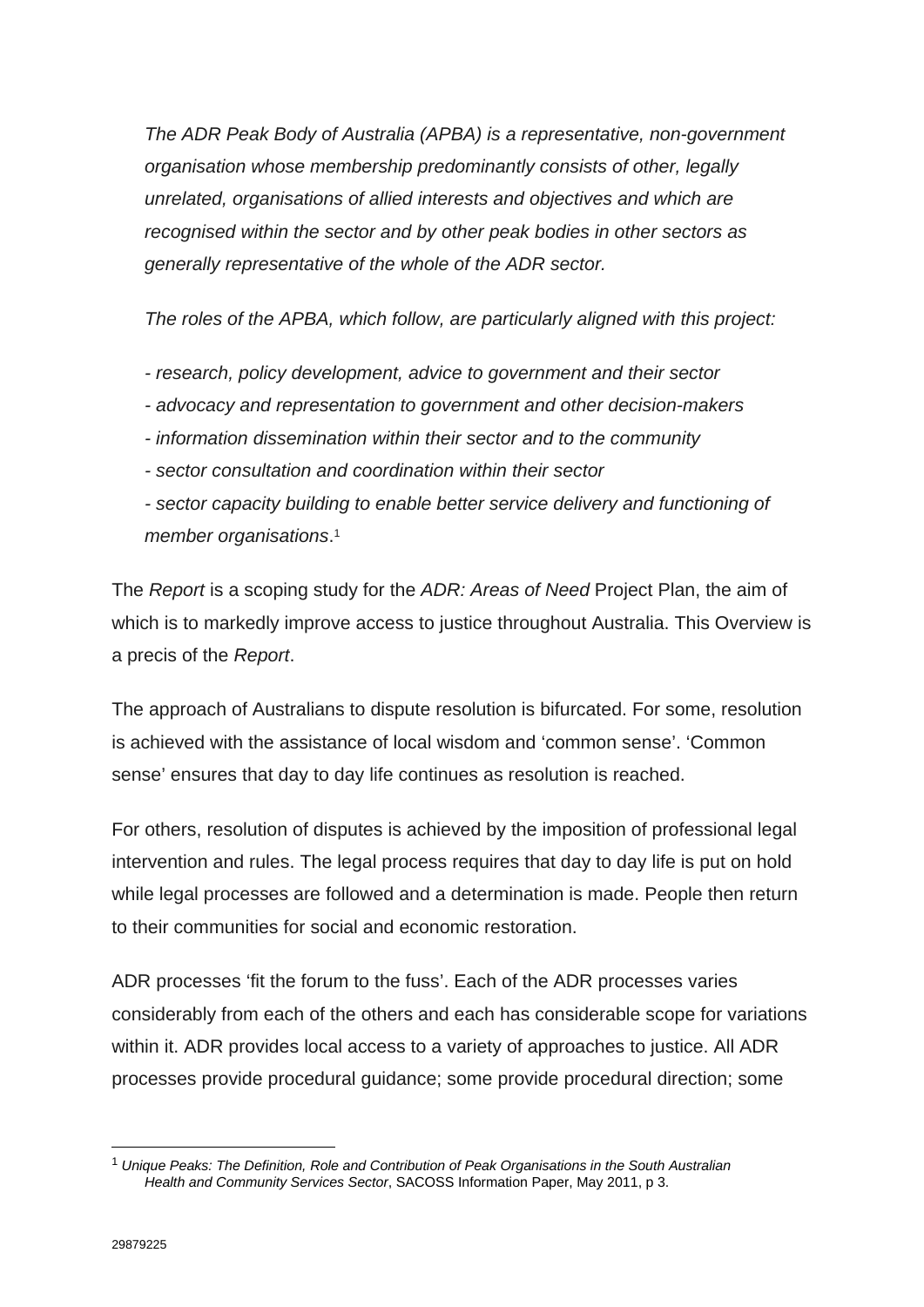ADR processes provide substantive guidance and most can accommodate personal considerations.

#### *Objective*

The objective of the Project is to identify areas of need from this *Report*; to fine tune the design of the Project to provide ADR in the areas of need and to conduct research in the 12 to 18 months after the introduction of ADR to the identified areas of need to test the hypothesis that the provision of ADR services contributes significantly to progress in civic satisfaction, increase in GDP and access to sustainable justice. Each person in Australia has welcoming and easy access to information to prepare for participation in dispute resolution and smooth pathways toward participation in voluntary, future-focussed ADR provided by qualified practitioners.

The objective of this *Report* is to provide the set of findings and a set of recommendations to be considered in the design of the Project to follow.

# *Conclusion*

The *Report* provides the results of focus groups throughout Australia in response to three sets of questions grouped by:

- What is a fair ADR process?
- What are reasonable outcomes of ADR?
- What are the areas of need for ADR?

Results demonstrate that Australians from Esperance to Karumba; and from Perth to Hamilton Island; are of the opinion that

- Fair ADR processes 'follow a public, accredited process provided by registered practitioners in which all participants are able to make a "genuine effort" to resolve disputes'
- Reasonable outcomes can be summarised as 'conclusions that are "workable, durable and respectful"'
- ADR processes are needed wherever there are people. However, demographic areas of particularly acute need exist. These areas have been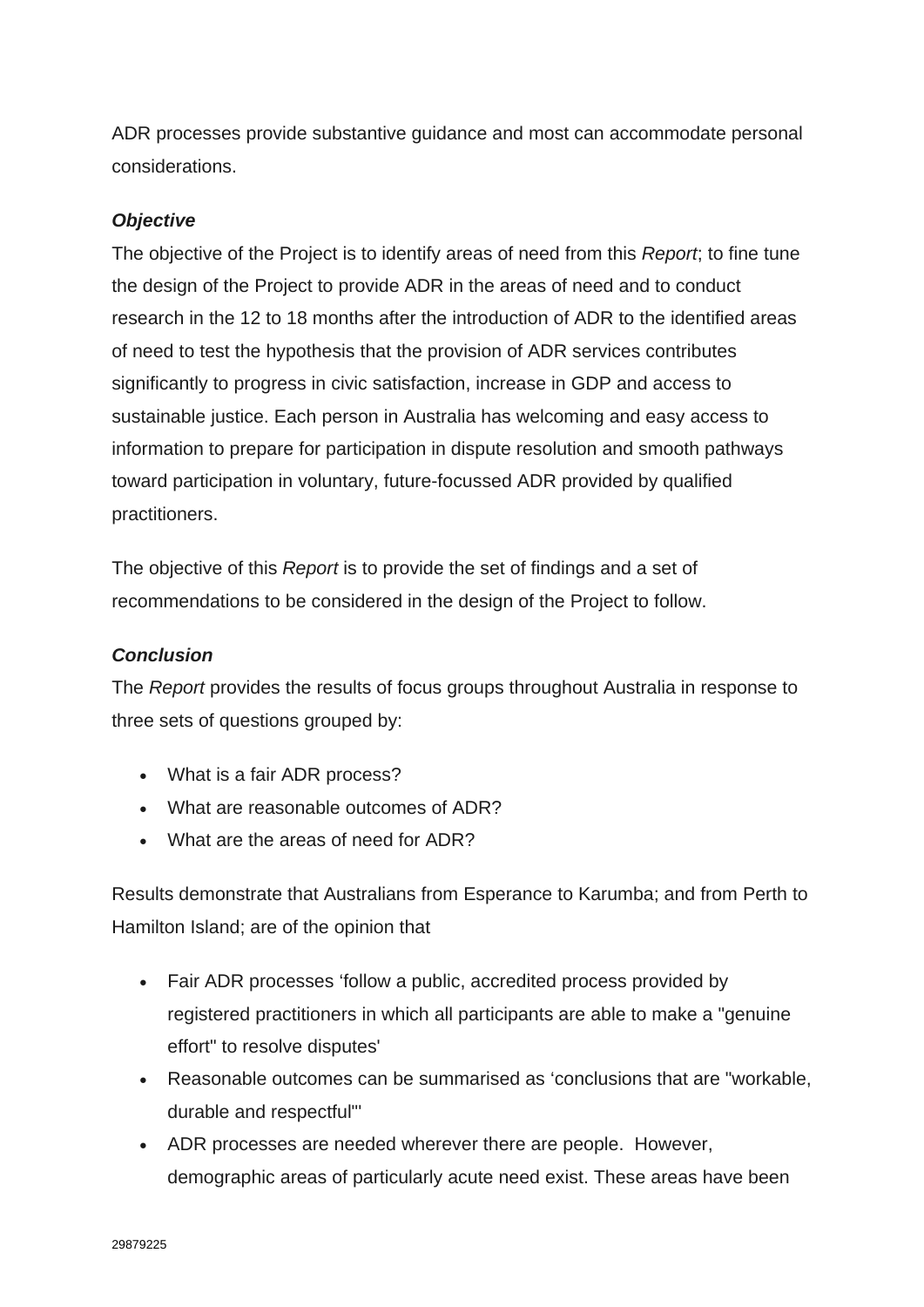known for a long time. They comprise, largely, the same demographic groups who have been unable to exercise ready access to courts and tribunals and transport, education, health and other public services.

The *Report* found that Australians regard participants as the arbiters of 'workable', 'durable', 'respectful', 'fair' and providers as the arbiters of 'genuine effort'. The *Report* notes that those interviewed regard this tripartite approach (fair processes; reasonable outcomes; qualified practitioners) as being in the interests of people, communities and the nation.

The *Report* finds that Australians believe that the full range of ADR is needed throughout Australia. Two themes resonated throughout the country:

- ADR that is established in some parts of Australia should be available to all
- involvement in ADR, in addition to resolving disputes, contributes to social participation, sustainable justice and community harmony.

The *Report* draws an analogy between the use of ADR and the use of solar energy: ADR taps the renewable, clean resource of human endeavour and returns it in creative and productive energy.

# *Findings and Recommendations to guide the Project Plan for Provision of ADR in Areas of Need*

# *Finding 1:*

That many forms of ADR are available to people in pockets throughout Australia and that few forms of ADR are available to people throughout Australia. Examples include the availability of Farm Debt Mediation only in New South Wales and the availability of Victim Offender Mediation only in Western Australia.

# *Recommendations*

• APBA becomes the designated clearinghouse for all ADR legislation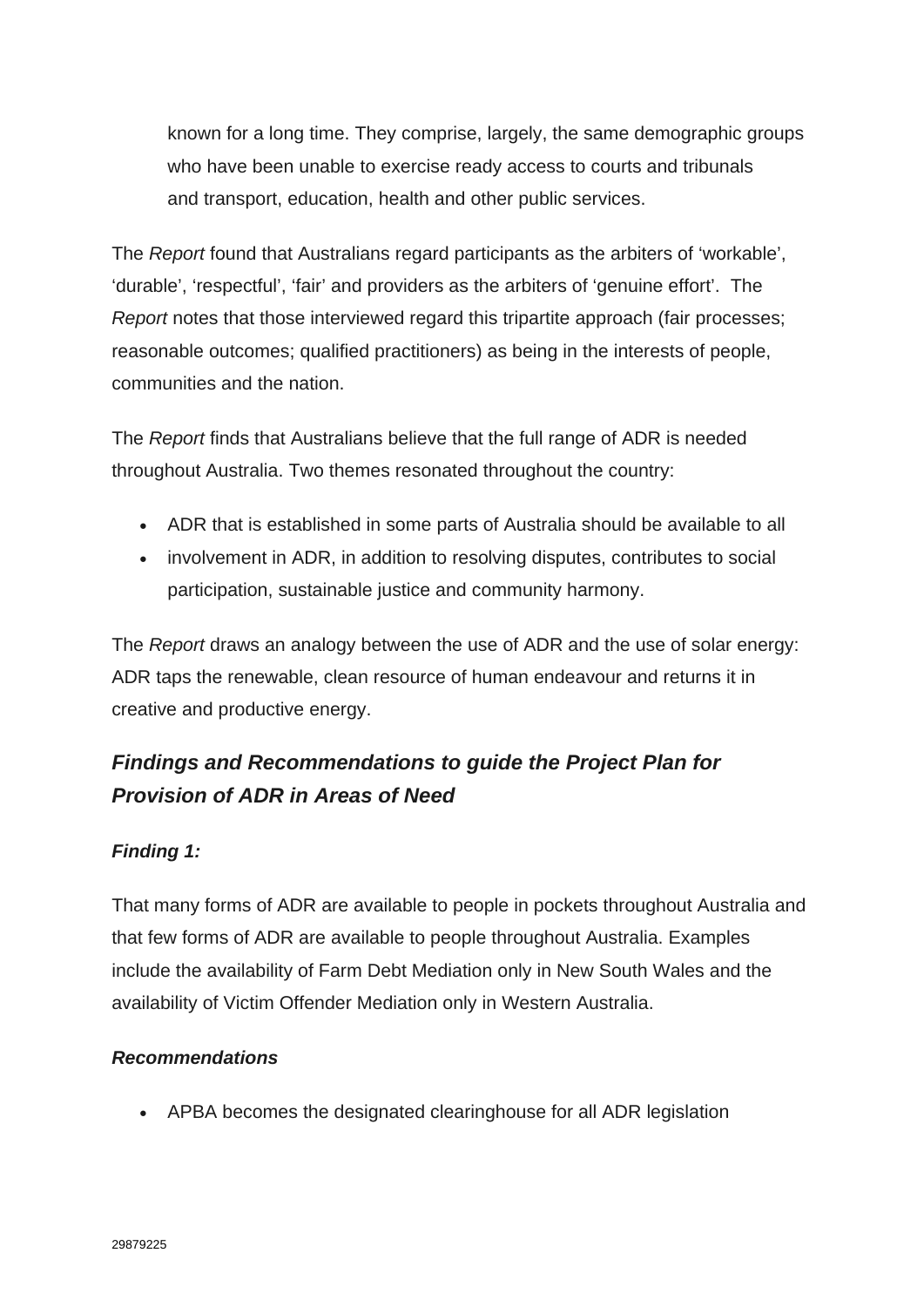• The Federal Government prepare a White Paper on 'Areas of need: Access to ADR in Australia'.

# *Finding 2:*

Some forms of ADR are available to people throughout Australia: examples include the availability of Family Dispute Resolution and Franchising Mediation

# *Recommendation*

• APBA provide an inventory of all ADR legislation, state, territory and national.

# *Finding 3:*

There is little or no data collection by providers of ADR and that that which is collected is non-standardised. Examples include the lack of data regarding the range of completion rates of ADR processes; the range of time taken to complete various ADR processes; the lack of public record of outcomes of ADR.

# *Recommendation*

• APBA be funded, from the \$30 billion, to develop a data collection program.

# *Finding 4:*

ADR terms are used interchangeably between and within regions of Australia. Examples include the tendency of Court annexed ADR to be referred to as mediation whereas beyond the Court system the ADR practice of the Court system is referred to as settlement conferences. A further example is the use of the term conciliation to apply to ADR which is facilitative and not classic mediation.

# *Recommendations*

• APBA subcontract ADRAC to draft an ADR glossary for consultation throughout Australia. In some areas of Australia there is ill feeling and vigorous commercial competition between sectors of ADR providers to the extent of compromising the image of ADR among potential users. Examples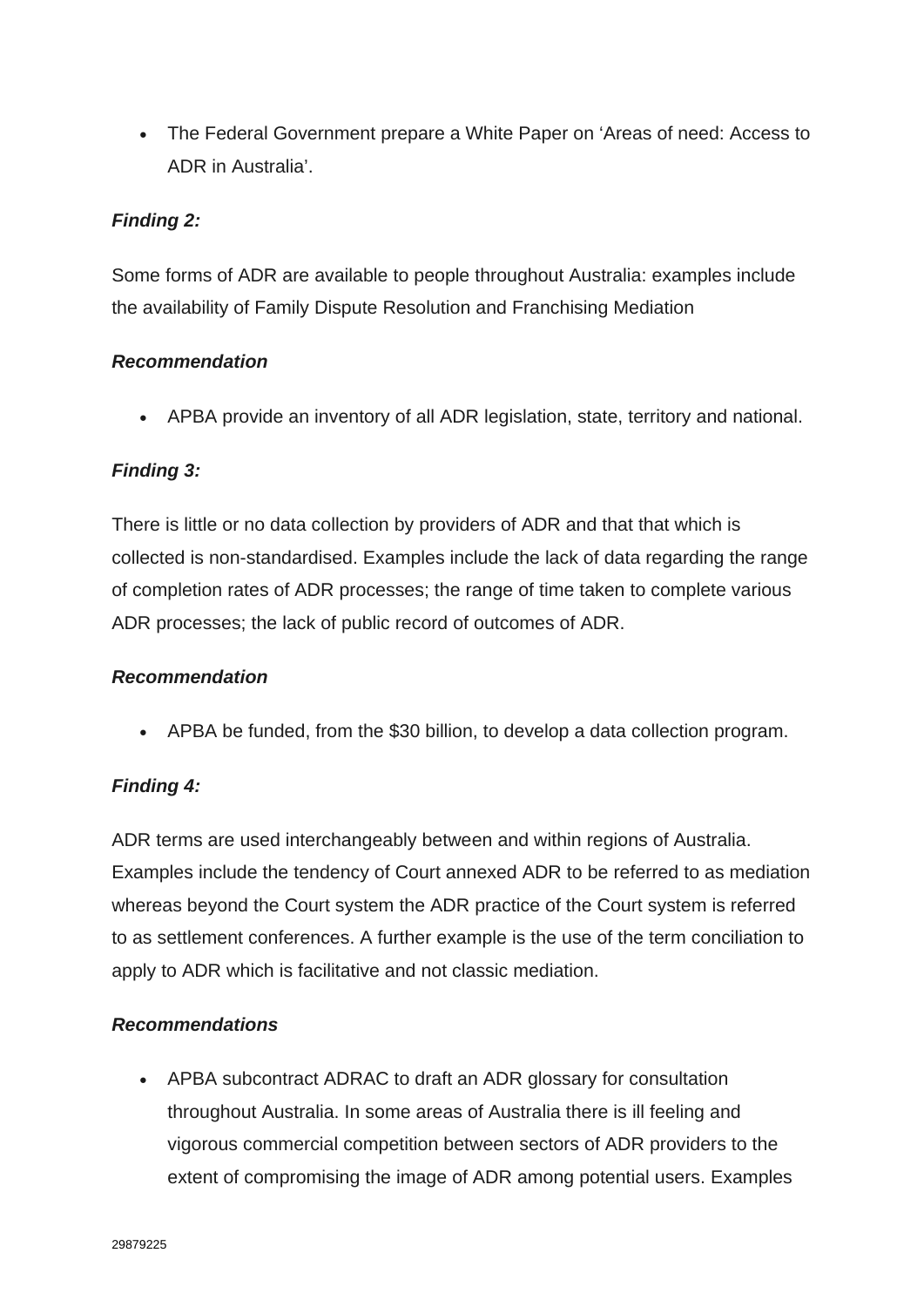include the tendency of Court annexed ADR to be referred to as mediation whereas beyond the Court system the ADR practice of the Court system is referred to as settlement conferences. A further example is the use of the term conciliation to apply to ADR which is facilitative and not classic mediation

• Consideration be given by APBA to holding round table conferences to identify and address the issues among ADR providers

# *Finding 5:*

Complaints from ADR users to practitioners' membership bodies are increasing rapidly. Examples include complaints about process, privacy and professionalism

# *Recommendation*

• facilitate a membership bodies' Complaints Forum, perhaps through SOCAP (Society of Consumer Affairs Professionals)

# *Finding 6:*

Compliance with and respect for the National Mediation Accreditation System (NMAS) is waning. Examples include state Administrative Tribunals no longer requiring mediators to maintain their accreditation; groups offering 'Mediation Style Conferencing' loosely following the standards of NMAS while not registering.

#### *Recommendation*

• ASB (ADR Standards Board; currently MSB) prepare a White Paper on compulsory registration of ADR providers

#### *Finding 7:*

There is a dearth of standards for adjudicators, arbitrators et al and mechanisms for applying standards of practice are highly at risk of compromising professionalism. Examples include cronyism and closed shop awarding of gradings to determinative practitioners.